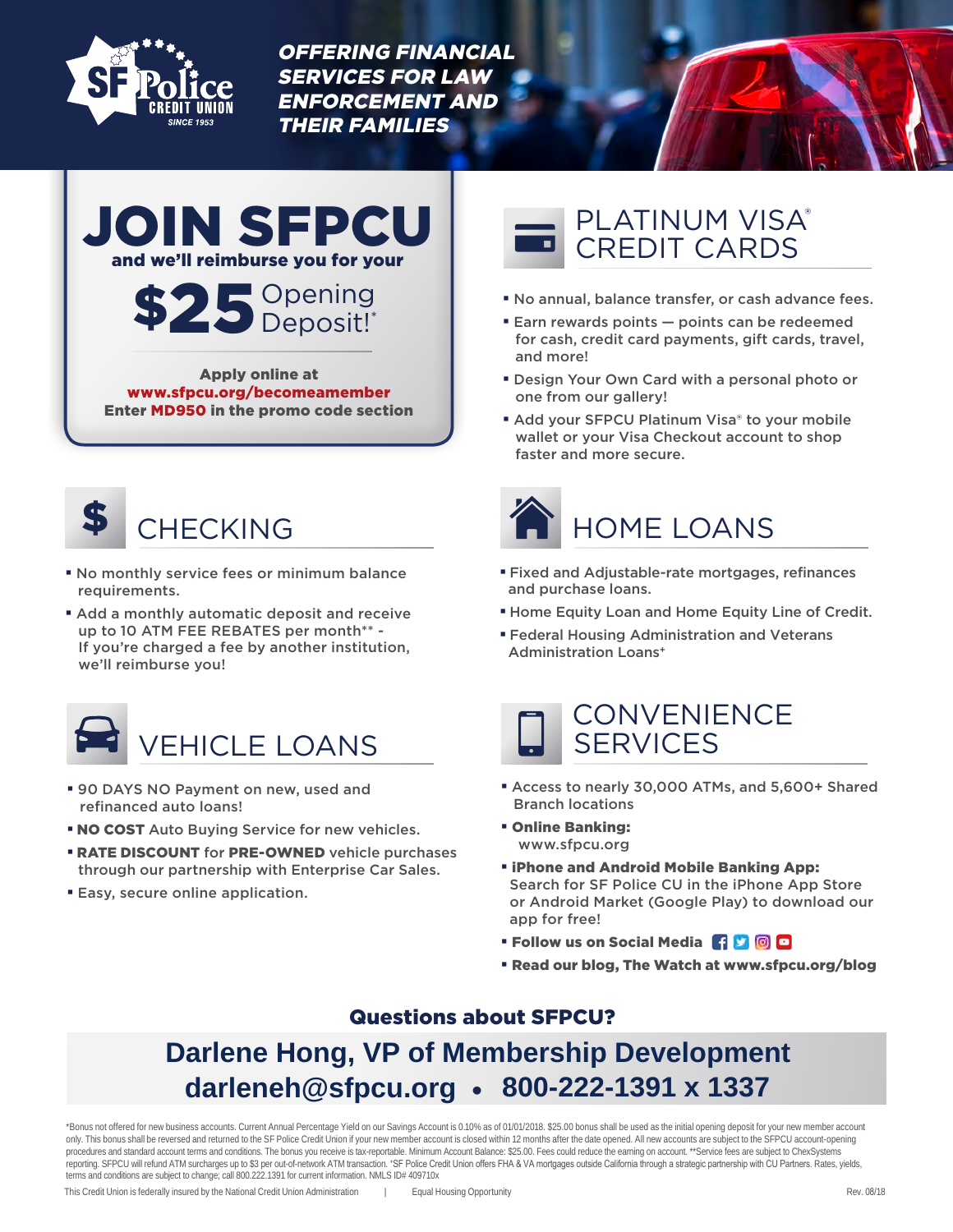

To learn more about our current offer call 800.222.1391 or visit www.sfpcu.org.

## REFER AND REWARD PROGRAM: \$50 FOR EVERY REFERRAL

Thinking about joining SFPCU? Refer a member and get:

- •\$25\* upon opening new account
- •\$50\*\* for every new member that you refer and opens an account
- •Unlimited referrals!

**It's simple to do - just visit www[.sfpcu.org/referral](http://www.sfpcu.org/referral) to start referring your friends and family!** Refer an eligible coworker or family member to SFPCU and we'll reward you with \$50 for every referral you make as our way of saying "thank you".

\*New Member Opening Deposit Credit: SFPCU will pay the \$25 opening deposit in the savings account required to establish membership. Members who join online will pay the \$25 opening deposit and SFPCU will reimburse this amount within 15 business days. This amount shall be reversed and returned to SFPCU if the account is closed within 12 months after date opened. Business accounts are not eligible.\*\*Referral Bonus: Within 30 business days of new member account opening, \$50 will be credited into referring member's savings account. Bonuses may be tax-reportable. Federally insured by the National Credit Union Administration.

# INTRODUCING OUR NEW: PUBLIC SAFETY ASSISTANCE LOAN

SFPCU's exclusive Public Safety Assistance Loan is a great option to help you pay for all your first responder supplies and equipment.

- Law enforcement personnel and certified first responders eligible
- Loan amounts up to \$7,500
- Extended terms now available
- Certified education programs now eligible \*\*



GET UP TO

\$50

FOR EVERY ELIGIBLE **REFERRAL** 

\*Example rate of 2.99% Annual Percentage Rate (APR) with 24 monthly payments = \$42.98 per \$1,000 borrowed. Rate, terms and conditions are subject to change without notice. \*Loan funds must be used to purchase first responder equipment, uniforms, supplies, K-9 accessories. Approved education course and certification programs up to one year are eligible. Additional terms and conditions apply, for full details [www.sfpcu.org.](http://www.sfpcu.org)

# SFPCU VEHICLE LOAN: GET READY FOR A NEW RIDE

Take advantage of our great partnerships! With over 250 pre-owned makes and models, Enterprise Car Sales will help you get into the perfect vehicle! Plus, ask about the 1% rate discount when you finance an Enterprise vehicle with SFPCU.\*

- .25% Rate discount when you set up automatic payments
- 90 days no payments
- Re-financing options available
- No-Cost Auto Buying Service to find a great deal without the hassle of visiting a dealership
- **GREAT** LOW RATES 90 DAYS NO PAYMENTS USED RATES SAME AS NEW!

\*1.00% off current SF Police Credit Union rate with a max loan term of 60 months. Offer valid now until - 12/31/2019 and is subject to change without notice. This offer cannot be combined with any other offer. Rate will vary based on credit worthiness and terms. Rates, fees and terms are subject to change anytime, you may contact us for current information at 800.222.1390.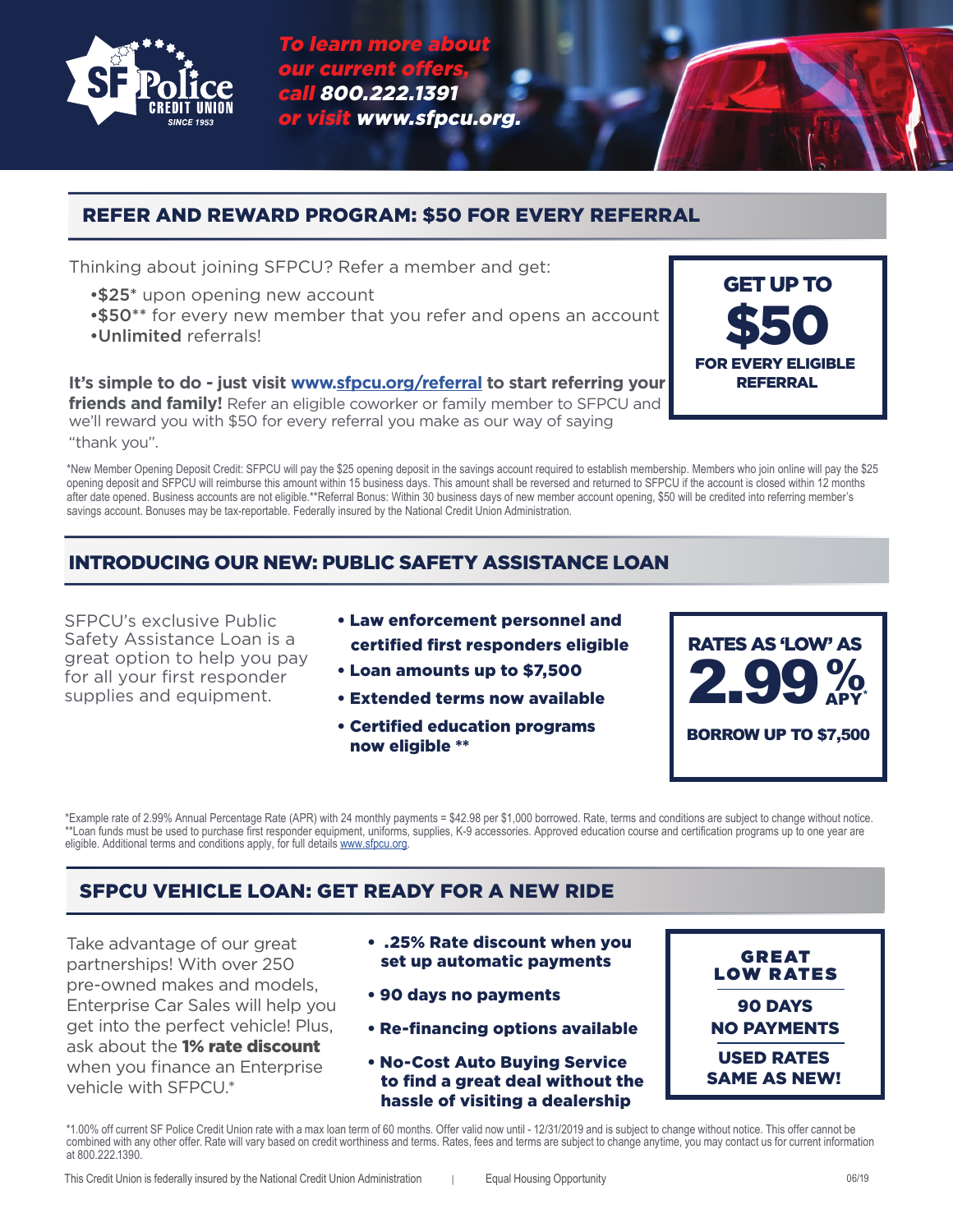

# Savings Rate Sheet

Effective Date: As of April 1, 2019

All rates given are for illustrative purposes only, and are the 'As Low As' rates.

#### SAVINGS PRODUCTS

|                                        | <b>MINIMUM DEPOSIT</b><br><b>AND BALANCE</b> | <b>DIVIDEND RATE</b> | <b>APY</b>  | <b>TERM</b> | <b>TERMS &amp; CONDITIONS</b>                                                                                                                 |  |
|----------------------------------------|----------------------------------------------|----------------------|-------------|-------------|-----------------------------------------------------------------------------------------------------------------------------------------------|--|
| <b>SAVINGS</b>                         | \$25.00                                      | 0.10%                | 0.10%       |             | *No minimum balance to maintain Checking Accounts.                                                                                            |  |
| <b>SFPCU CHECKING</b>                  | $$25.00*$                                    | 0.10%                | 0.10%       |             | Dividend rates and yields may change after you open your account.                                                                             |  |
| <b>BUSINESS CHECKING</b>               | $$25.00*$                                    | <b>NONF</b>          | <b>NONE</b> | OPEN-ENDED  |                                                                                                                                               |  |
| <b>BALANCE CHECKING</b>                | $$25.00*$                                    | <b>NONE</b>          | <b>NONE</b> |             | For the IRA Savings Accounts, the dividend and yield may change after<br>you open your account. All terms and conditions are disclosed in our |  |
| <b>LOONEY TUNES &amp; ONSCENE TEEN</b> | $$25.00*$                                    | 0.10%                | 0.10%       |             | retirement account agreement and disclosure statement that will be                                                                            |  |
| <b>HOLIDAY SAVINGS ACCOUNT</b>         | <b>NONE</b>                                  | 0.10%                | 0.10%       |             | provided to you when you open the account.                                                                                                    |  |
| <b>IRA SAVINGS</b>                     | \$100                                        | 0.10%                | 0.10%       |             |                                                                                                                                               |  |

#### CERTIFICATE & INDIVIDUAL RETIREMENT PRODUCTS

|                                                | <b>MINIMUM DEPOSIT</b><br><b>AND BALANCE</b> | <b>DIVIDEND</b><br><b>RATE</b> | <b>APY</b> | <b>TERM</b>   | <b>TERMS &amp; CONDITIONS</b>                                                                                                           |
|------------------------------------------------|----------------------------------------------|--------------------------------|------------|---------------|-----------------------------------------------------------------------------------------------------------------------------------------|
| <b>3-MONTHS CERTIFICATE</b>                    | \$500.00                                     | 0.40%                          | 0.401%     | 90-179 Days   | Certificates are available for the range of days stated to the left. The                                                                |
| <b>6-MONTHS CERTIFICATE</b>                    | \$500.00                                     | 0.75%                          | 0.753%     | $>180$ Days   | annual percentage yield and dividend rate assume that dividends<br>remain on deposit until maturity. Penalty will be or may be imposed  |
| <b>18-MONTH SPECIAL CERTIFICATE &amp; IRA*</b> | \$500.00                                     | 2.60%                          | 2.631%     | $>547$ Days   | for early withdrawal. Individual Retirement Account Certificates terms                                                                  |
| <b>1-YEAR CERTIFICATE &amp; IRA</b>            | \$500.00                                     | 1.50%                          | 1.510%     | $>365$ Days   | and conditions are disclosed in our retirement account agreement and<br>disclosure statement that will be provided to you when you open |
| <b>2-YEAR CERTIFICATE &amp; IRA</b>            | \$500.00                                     | 2.35%                          | 2.375%     | $>730$ Days   | the account.                                                                                                                            |
| <b>3-YEAR CERTIFICATE &amp; IRA</b>            | \$500.00                                     | 2.50%                          | 2.529%     | $>1,095$ Days |                                                                                                                                         |
| <b>4-YEAR CERTIFICATE &amp; IRA</b>            | \$500.00                                     | 2.55%                          | 2.580%     | $>1,460$ Days |                                                                                                                                         |
| <b>5-YEAR CERTIFICATE &amp; IRA</b>            | \$500.00                                     | 2.75%                          | 2.785%     | 1,825 Days    |                                                                                                                                         |

\*Promotional APY (Annual Percentage Yield) of 2.631% will be effective as of 2/01/2019 for regular Certificates and IRAs for a term of 18 months. Membership required. Not available for corporate accounts. New Money only – must be funds that have not been on deposit with SFPCU for more than the last 60 days. This promotional rate offer is available for a limited time and may be discontinued at any time at the Credit Union's sole discretion without notice. A minimum opening deposit of \$500 is required to obtain the promotional APY. Early withdrawal penalties will be imposed. Deposit balances must be maintained to maturity to obtain the promotional APY. Once opened, no add-on amounts to the account during the term are allowed. At maturity, unless otherwise indicated, the balance of the Certificate will automatically roll-over into the corresponding regular or IRA Certificate at the rate currently in effect for a 24 month Certificate. Terms and conditions are subject to change without notice. For full terms and conditions visit www.sfpcu.org.

### TIERED SAVINGS ACCOUNTS

Minimum deposit to open account is \$500.

| <b>TIERED BALANCE</b>  | <b>MINIMUM DEPOSIT</b><br><b>AND BALANCE</b> | DIVIDEND RATE | <b>APY</b> | <b>TERM</b> | <b>TERMS &amp; CONDITIONS</b>                                                                                                                                                                                   |
|------------------------|----------------------------------------------|---------------|------------|-------------|-----------------------------------------------------------------------------------------------------------------------------------------------------------------------------------------------------------------|
| $\$\,0 - \$14.999.99$  | \$500                                        | 0.10%         | 0.10%      |             | The minimum deposit to open an account is \$500. Dividend rates and<br>vields may change after you open your account. The Dividend Rate<br>and Annual Percentage Yield are based on the entire daily balance of |
| \$15,000 - \$49,999,99 | \$15,000                                     | 0.35%         | 0.351%     | OPEN-ENDED  |                                                                                                                                                                                                                 |
| \$50,000 and over      | \$50,000                                     | 0.50%         | 0.501%     |             | the account.                                                                                                                                                                                                    |

#### MONEY MARKET WEALTH BUILDER ACCOUNTS

Minimum deposit to open account is \$50,000.

| <b>TIERED BALANCE</b>    | <b>MINIMUM DEPOSIT</b><br><b>AND BALANCE</b> | <b>DIVIDEND</b><br><b>RATE</b> | <b>APY</b> | <b>TERM</b> | <b>TERMS &amp; CONDITIONS</b>                                                                                                           |
|--------------------------|----------------------------------------------|--------------------------------|------------|-------------|-----------------------------------------------------------------------------------------------------------------------------------------|
| $$0 - $49,999,99$        | <b>NONE</b>                                  | 0.10%                          | 0.10%      |             | The minimum deposit to open an account is \$50,000. Dividend                                                                            |
| $$50,000 - $99,999.99$   | \$50,000                                     | 0.60%                          | 0.602%     | OPEN-ENDED  | rates and yields may change after you open your account. The<br>Dividend Rate and Annual Percentage Yield are based on the entire daily |
| \$100,000 - \$149,999,99 | \$100,000                                    | 0.70%                          | 0.702%     |             | balance of the account. Subject to withdrawal limitations.                                                                              |
| \$150,000 and over       | \$150,000                                    | 0.80%                          | 0.803%     |             |                                                                                                                                         |



This Credit Union is federally insured by the National Credit Union Administration.

GENERAL TERMS & CONDITIONS: The Annual Percentage Yields (APY) are effective as of April 1, 2019. All information in this Savings Rate Sheet is subject to change. Fees could reduce earnings on the accounts. Dividends will be compounded monthly and will be credited monthly. Dividends are calculated by the daily balance method, which applies a daily periodic rate to the principal in your account each day. Dividends will begin to accrue o the day you deposit cash or non-cash (e.g. checks) into the account if deposited before close of business. The dividend declaration date is the last day of each month. Please refer to your "About Your Credit Union Accounts" brochure for further information on all SFPCU Accounts. For current rates, yields or other information, call us at 415.564.3800 or 415.242.2142 – Memberlink, or visit our website at www.sfpcu.org.